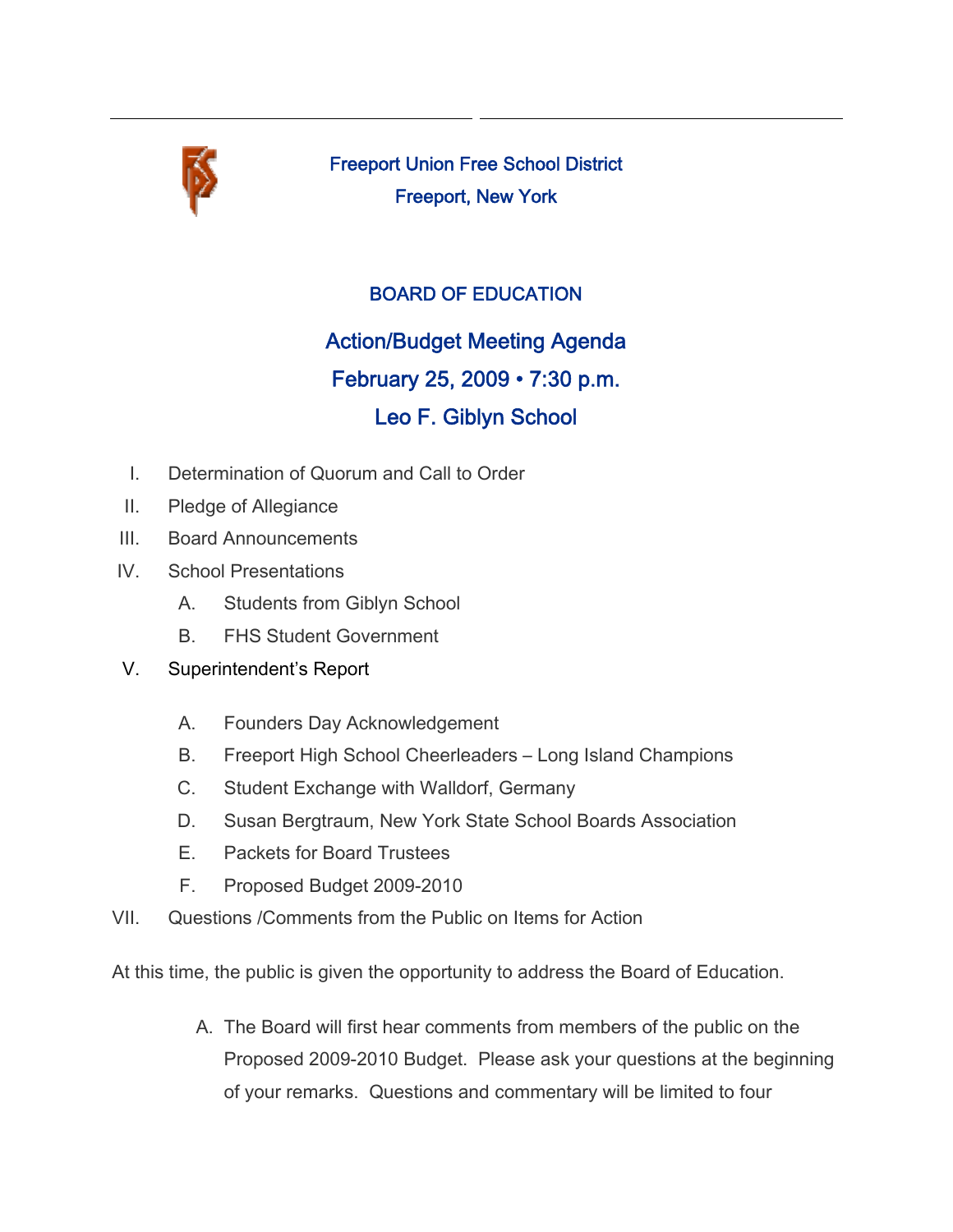minutes.

B. Second, the public is given the opportunity to address the Board of Education on any items for action on this agenda. Each speaker will be allowed to address the Board once, for a maximum of four minutes

The Board of Education and/or the Administration may respond at the conclusion of the question and comment portion of the meeting, or they may respond, verbally on in writing, at a later date.

VII. Items for Action

Consent Agenda

#### A. Consent - Approve

Acceptance of the Minutes:

January 7, 2009, January 11, 2009

#### B. Consent - Approve

Personnel Action

- 1. Request for Leave of Absence
- 2. Change of Status
- 3. Resignation of Staff
- 4. Appointment of Staff
- C. Consent Approve

**Education** 

3. Acceptance of the Minutes from the Committees on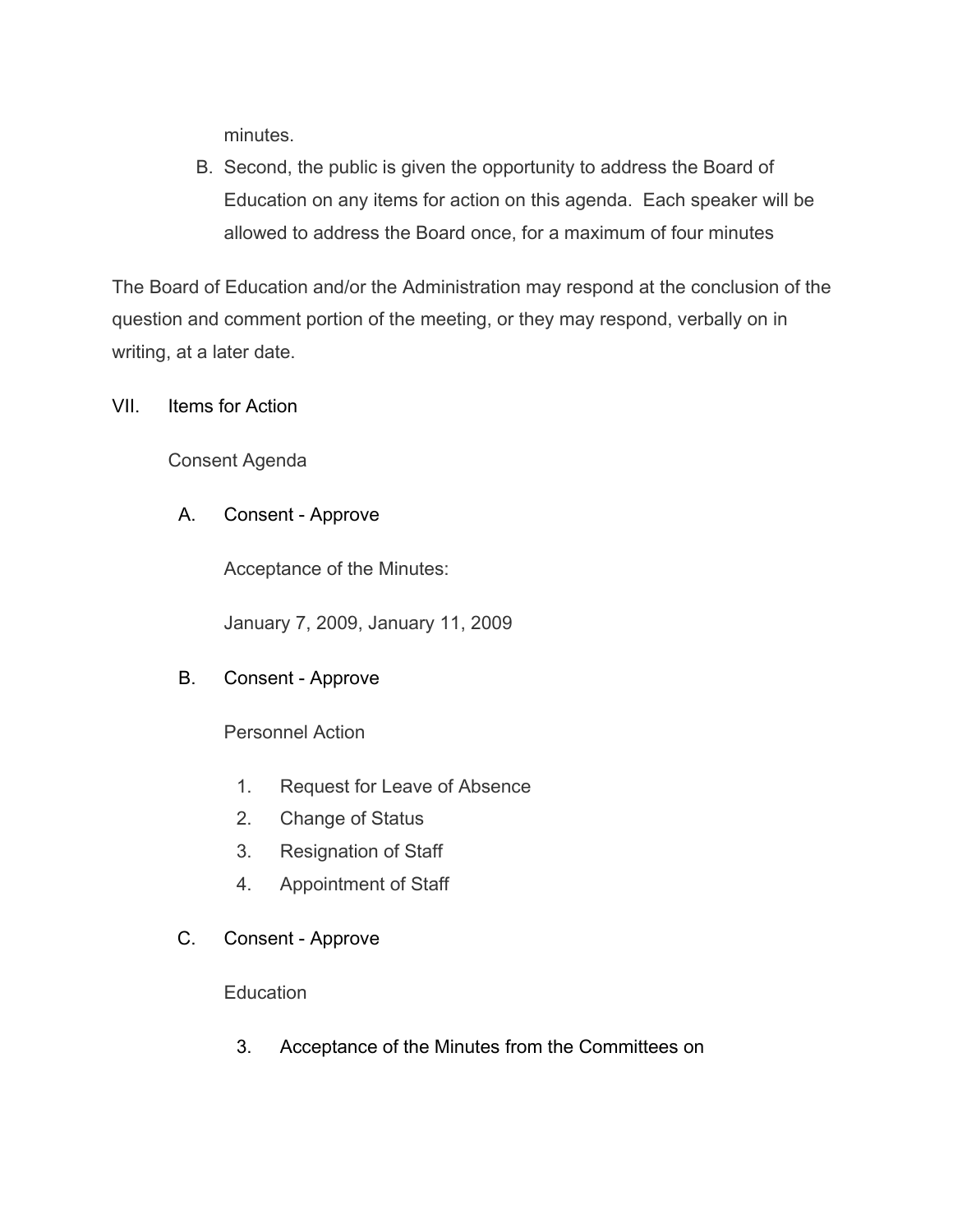Special Education and Preschool Special Education

January 5, 2009, January 5, 2009, January 6, 2009, January 22, 2009, January 23, 2009, January 26, 2009, January 27, 2009, January 29, 2009, February 3, 2009, February 4, 2009, February 5, 2009.

D. Other Items for Action

**Education** 

4. Approval – trip to Walldorf, Germany

Personnel

- 5. Retirement of Staff
- E. Other Reports to the Board
	- 1. FHS Extracurricular Funds January, 2009
	- 2. General Fund Treasurer's Report December, 2008
	- 3. Special Aid Fund Treasurer's Report December, 2008
	- 4. Atkinson Bookstore Account

### VIII. Questions /Comments from the Public on Other Topics

At this time, the public is given the opportunity to address the Board of Education on any items for action on any topic. Each speaker will be allowed to address the Board once, for a maximum of four minutes.

The Board of Education and/or the Administration may respond at the conclusion of the question and comment portion of the meeting, or they may respond, in writing, at a later date.

### IX. Board Comments